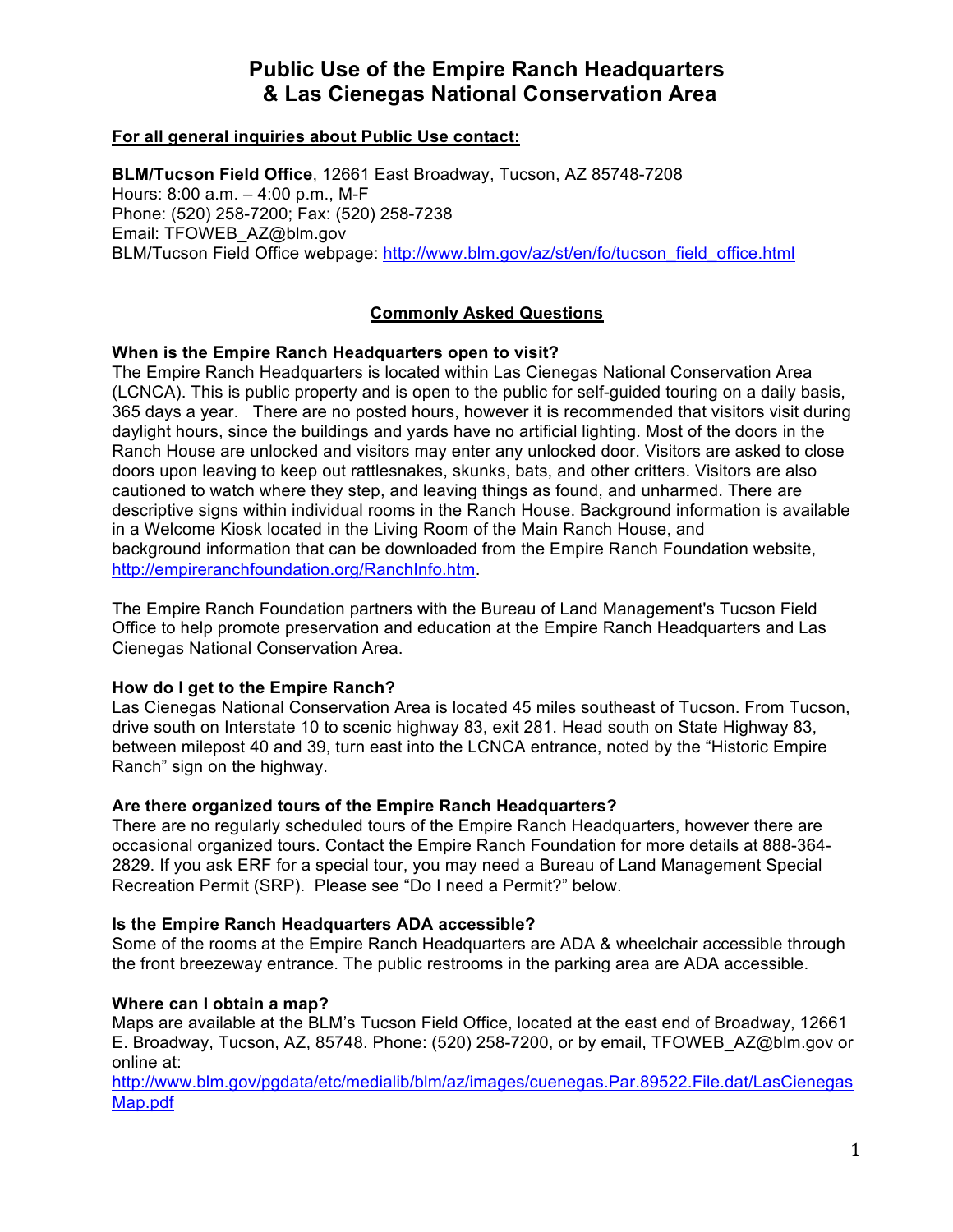## **What are among the visitor activities?**

Wildlife viewing, picnicking, hiking, mountain biking, horseback riding, historic site touring, hunting, photography and scenic drives. There are no picnic tables/chairs; visitors may bring their own.

## **Where can I hike?**

If you call or visit the BLM/Tucson Field Office, 520-258-7200, they have maps available that can provide the information you need, including road and trail details. Hiking is allowed throughout LCNCA. There is a .5 mile hike through the Heritage Discovery Trail at Empire Ranch Headquarters. Most LCNCA back roads make good hiking trails. Oak Tree canyon just north of Headquarters connects to the Arizona Trail, three miles east on the Coronado National Forest.

## **Is horseback riding permitted?**

Horseback riding is allowed throughout LCNCA, cross Cienega Creek and Empire Gulch at cement crossings. More information is available through Bureau of Land Management/Tucson Field Office, who manages these recreational uses. Contact the BLM/Tucson Field Office at (520) 258- 7200, or by email, TFOWEB\_AZ@blm.gov.

## **Are fires allowed?**

Normally fires are allowed on the Las Cienegas NCA, but not within the Empire Ranch Headquarters area without special permission from BLM. However, due to the recent drought, a complete fire restriction order was issued May 16, 2011. Restrictions may be lifted after summer rains in mid-July.

## **When is hunting allowed? What can I hunt?**

Arizona Game and Fish Department manage hunting. There are several types of hunts for deer, javelina and other animals. The Arizona Game and Fish determines all hunting seasons, and a hunting license is required. More information can be found: http://www.azgfd.gov/

# **Can I bring my dog? Does my dog have to be on a leash?**

Yes, dogs are allowed, however it is advised to keep dogs on a leash. Be mindful that there is a catch-all law about creating a public nuisance or hazard if your dog interferes with other's enjoyment of the area. Dogs must be on a leash during Pronghorn Fawning season (April 1-June 30) in Pronghorn fawning areas.

#### **Is there drinking water?**

Yes there is drinking water in the water faucets at Empire Ranch Headquarters and at the Airstrip recreation group site.

#### **Can I camp overnight? Are there RV hookups?**

Overnight camping is allowed in designated camping areas or out on backcountry roads in dispersed sites. There are no RV hook ups.

#### **Where can I drive?**

All vehicles must remain on designated routes. Hazards include poisonous snakes, Africanized bees, and potential encounters with illegal users of public lands. The area can sometimes be a travel corridor for illegal immigrants traveling from Mexico. Visitors should report all suspected illegal activities to BLM or local law enforcement authorities. Stay safe by avoiding contact with persons exhibiting suspicious behavior or engaged in dangerous activities.

# **Can I bring my off-road vehicle?**

Off Highway Vehicles (OHV) vehicles are allowed on roads only, not in washes or off-road (except for 49 wash road - a 4x4 wash route). High-speed dirt bikes are not recommended due to the low speed limits posted. The speed limit within LCNCA is 25 mph. All OHV users must follow the new the new OHV rules posted at: http://www.azgfd.gov/outdoor\_recreation/ohvFAQ.shtml